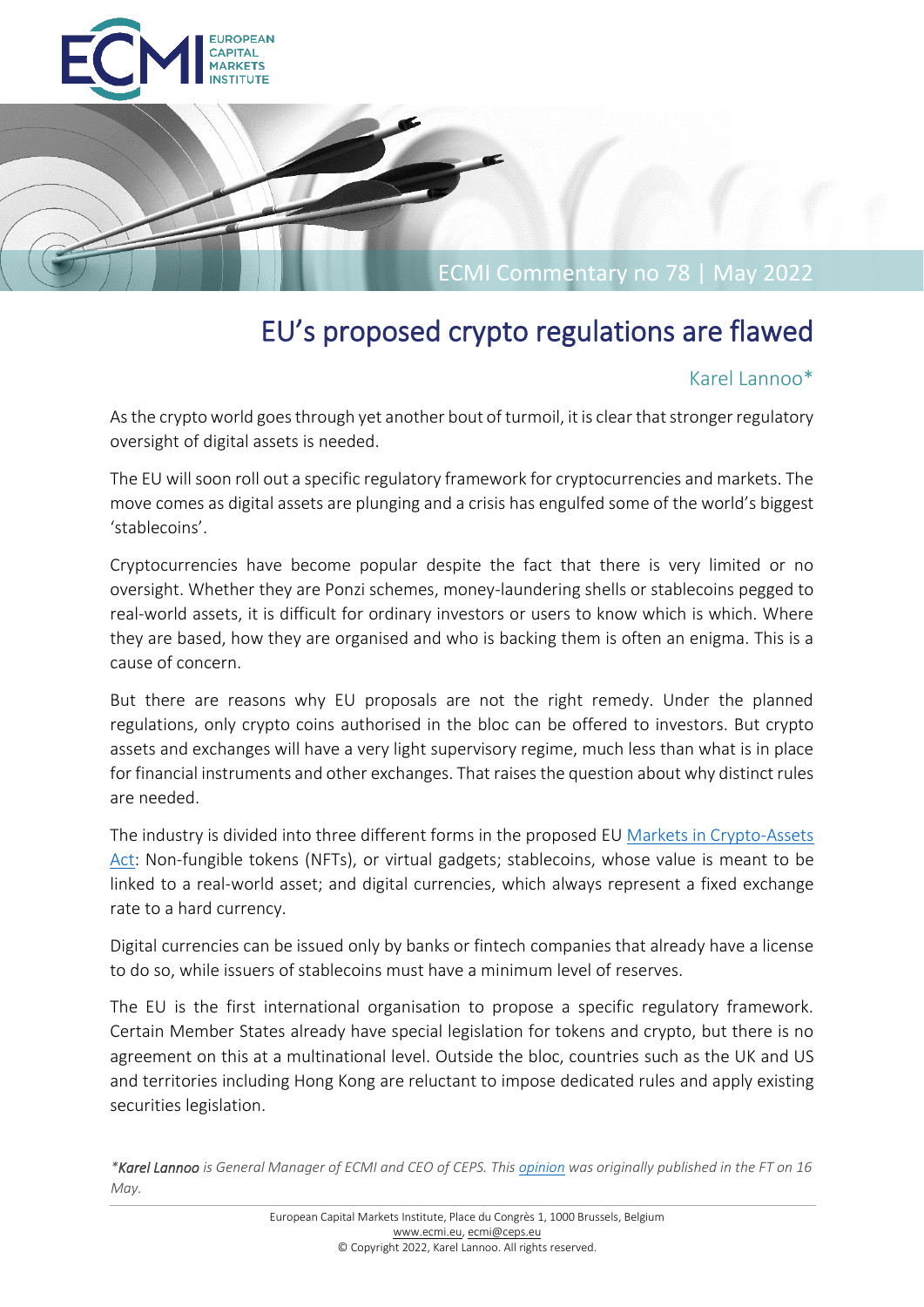#### 2 | KAREL LANNOO

This has led to an unclear framework for a digital product that has become an international phenomenon. Consumers have at present little idea of their rights to protection or redress, especially if the transactions take place outside the EU.

Non-EU crypto currencies, such as bitcoin or ethereum, will have to register under one of these forms to gain admission to the EU market. A system of mutual recognition is unlikely, given that regulations vary too widely internationally. The brunt of the risks will be borne by the consumer, who will see no difference between EU or international crypto but will still be besieged on social media with adverts for unregulated cryptos, or even flat-out scams.

The EU's Mica proposal raises many more [problems.](https://www.ceps.eu/ceps-publications/regulating-crypto-and-cyberware-in-the-eu/) Supervision is very limited and split between national or European regulators. Under the proposed rules, it is much easier to start a crypto exchange than a traditional exchange, which is governed by the European financial markets rule book known as [MiFID.](https://ec.europa.eu/info/business-economy-euro/banking-and-finance/financial-markets/securities-markets/investment-services-and-regulated-markets-markets-financial-instruments-directive-mifid_en)

Provisions against market manipulation and insider trading are very light, hardly comparable with existing EU law. And accounting standards and tax rules for crypto companies do not exist. On the other hand, some EU countries also apply existing consumer protection or market regulation to crypto publicity. How that interaction will work in practice remains a big question.

The EU would have been better off considering crypto under existing laws, rather than creating a new regulatory framework. This means applying MiFID for cryptoassets, considering them financial instruments. Electronic money or banking rules could be used for digital money. NFTs do not require sperate rules, but can be covered under existing consumer or intellectual property legislation.

Market and business conduct rules should apply regardless of the packaging. Start-ups in the crypto sector will say that this will make the market unattractive, but why should they be subject to lighter supervision for their financial operations?

An international framework is required to regulate crypto with a common approach. Diverse regulatory approaches enable regulatory arbitrage and a race to the bottom, where providers are the winners, and investors the victims. And an unregulated crypto sphere just encourages misunderstanding and potential abuse of a fundamentally interesting innovation.

Even more important is to inform consumers adequately about the dangers of investing in crypto, and the need to distinguish between fraudulent and well-intentioned schemes.